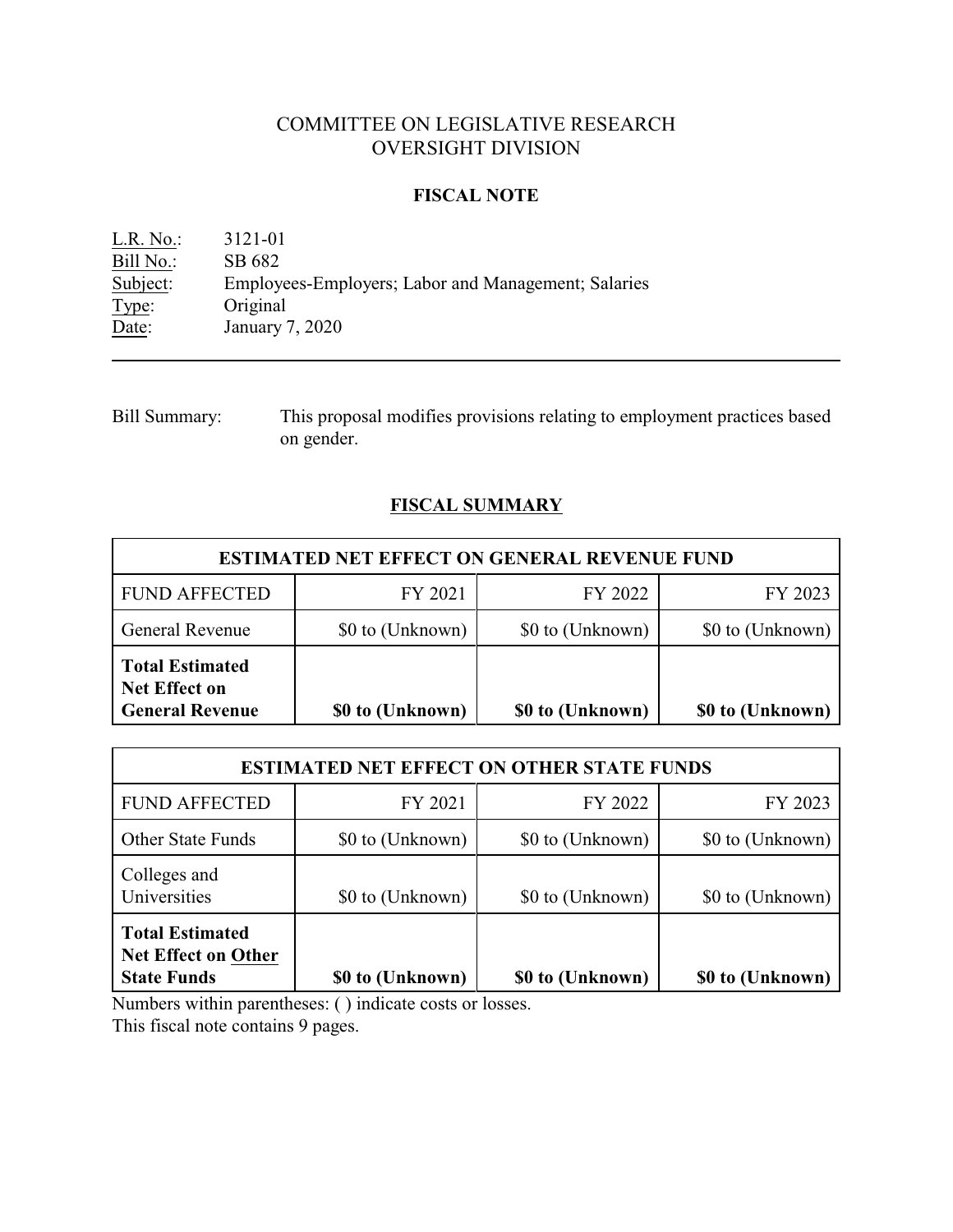L.R. No. 3121-01 Bill No. SB 682 Page 2 of 9 January 7, 2020

| <b>ESTIMATED NET EFFECT ON FEDERAL FUNDS</b>                               |                                      |                  |                  |  |  |
|----------------------------------------------------------------------------|--------------------------------------|------------------|------------------|--|--|
| <b>FUND AFFECTED</b>                                                       | FY 2021                              | FY 2022          | FY 2023          |  |  |
| <b>Federal Funds</b>                                                       | \$0 to (Unknown)<br>\$0 to (Unknown) |                  | \$0 to (Unknown) |  |  |
|                                                                            |                                      |                  |                  |  |  |
| <b>Total Estimated</b><br><b>Net Effect on All</b><br><b>Federal Funds</b> | \$0 to (Unknown)                     | \$0 to (Unknown) | \$0 to (Unknown) |  |  |

| <b>ESTIMATED NET EFFECT ON FULL TIME EQUIVALENT (FTE)</b>    |         |         |         |  |  |
|--------------------------------------------------------------|---------|---------|---------|--|--|
| <b>FUND AFFECTED</b>                                         | FY 2021 | FY 2022 | FY 2023 |  |  |
|                                                              |         |         |         |  |  |
|                                                              |         |         |         |  |  |
| <b>Total Estimated</b><br><b>Net Effect on</b><br><b>FTE</b> |         |         |         |  |  |

 $\boxtimes$  Estimated Net Effect (expenditures or reduced revenues) expected to exceed \$100,000 in any of the three fiscal years after implementation of the act.

| <b>ESTIMATED NET EFFECT ON LOCAL FUNDS</b>                                   |  |  |  |  |  |
|------------------------------------------------------------------------------|--|--|--|--|--|
| FY 2022<br>FY 2021<br><b>FUND AFFECTED</b><br>FY 2023                        |  |  |  |  |  |
| \$0 to (Unknown)<br>\$0 to (Unknown)<br>\$0 to (Unknown)<br>Local Government |  |  |  |  |  |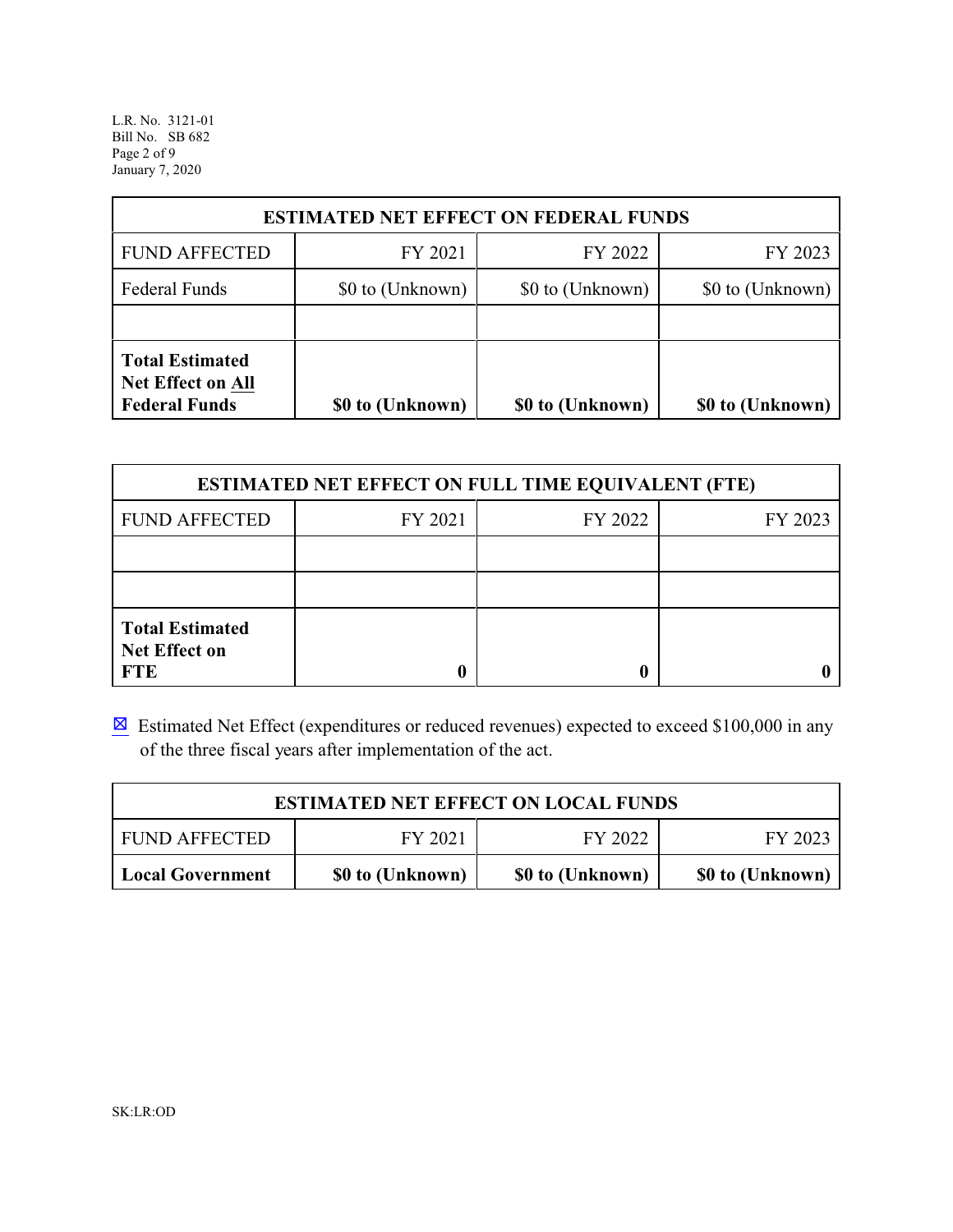L.R. No. 3121-01 Bill No. SB 682 Page 3 of 9 January 7, 2020

### **FISCAL ANALYSIS**

### ASSUMPTION

Officials from the **Attorney General's Office (AGO)** anticipate a fiscal cost for this proposal to range from \$0 to unknown. This proposal has the potential to greatly increase the litigation costs of the State of Missouri related to employment sex discrimination cases. As this legislation overlaps with the Missouri Human Rights Act under section 213.070, it would allow claims to be brought without the benefit of an investigation by the Human Rights Commission to determine the facts of the case. This bill also adjusts the time limit within which an action can be filed from six months to two years after a violation. These two factors could increase the number of claims the AGO has to defend for the State of Missouri.

This bill also increases the total compensation that claimants may receive following favorable judgements by allowing compensatory damages up to twice the wages determined to be owed the claimant, punitive damages, and court costs and attorney's fees. These provisions have the potential to greatly increase the costs of employment sex discrimination cases defended by the State of Missouri.

Officials from the **Department of Labor and Industrial Relations (DOLIR)** assume the proposed legislation creates a new method through which persons working for small businesses/employers with fewer than six employees could raise claims of gender discrimination as they relate to pay. The number of such claims to be filed is unknown, and current FTE could likely absorb any additional work this proposal would cause.

Officials from the **Office of Administration (OA)** assume sections 290.410 and 290.440 of this proposed legislation would create claims and damages that could potentially be asserted against the state or other entities covered by the Legal Expense Fund (LEF). If such claims were successfully pursued, they could result in additional costs to the LEF. However, the amount of the potential costs resulting from this proposal cannot be reasonably estimated as this language creates new legal standards, subject to judicial interpretation, and there is no readily available information that could assist in forming a rational basis for estimating costs. In addition, the number of potential claims, the severity of those claims, and the ultimate costs associated with any settlement or judgment resulting from those claims cannot be forecasted with any degree of assurance to their accuracy.

Officials from the **University of Missouri** assume in the event that this proposed statute were interpreted to apply to the University, it would create a new potential source of liability for the University, however, it is not possible to identify a significant fiscal impact at this time.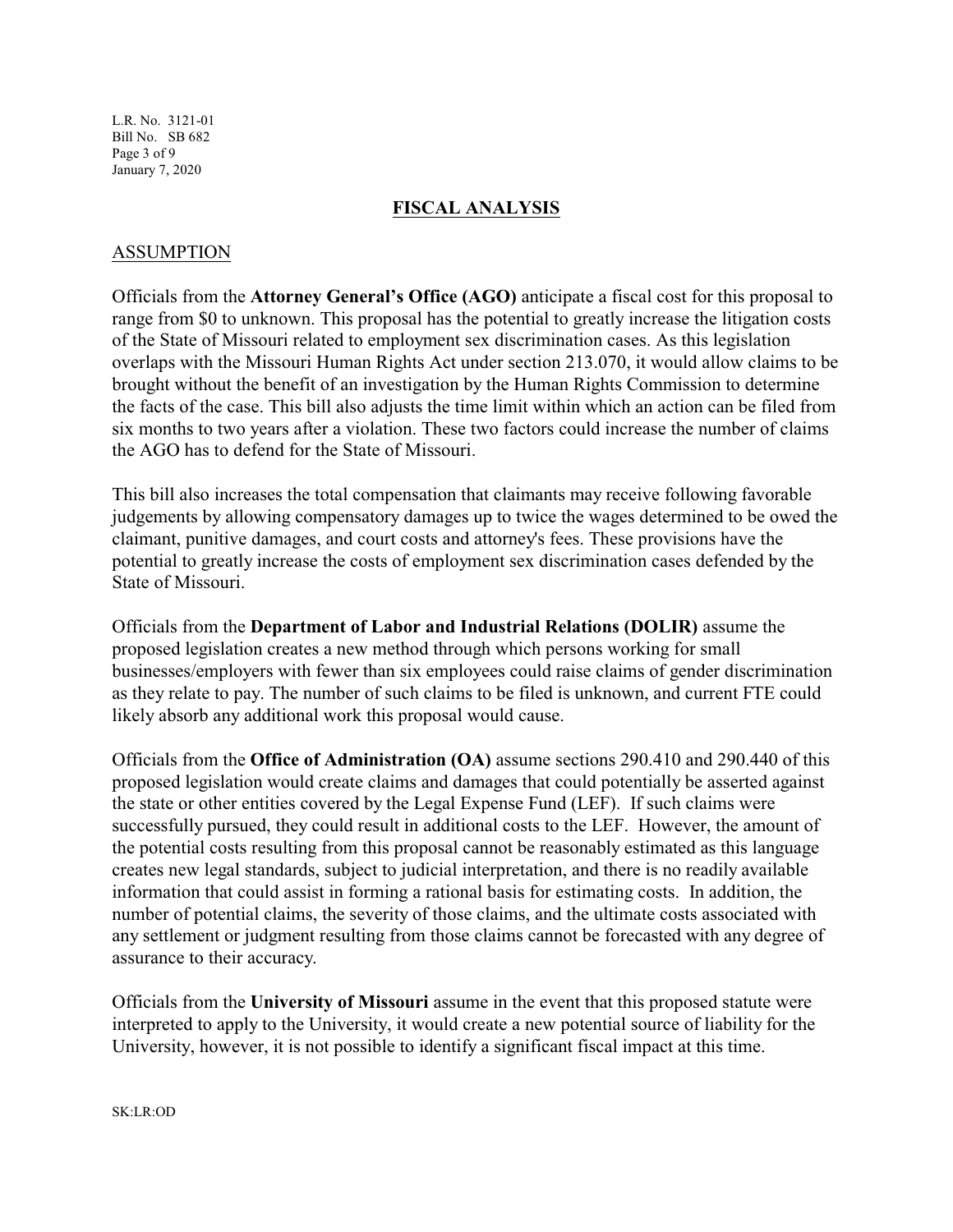L.R. No. 3121-01 Bill No. SB 682 Page 4 of 9 January 7, 2020

## ASSUMPTION (continued)

Officials from the **State Technical College of Missouri** assume the proposal will have no fiscal impact on their organization.

**Oversight** notes most LEF costs are reimbursed from the General Revenue Fund (GR). GR has paid for the majority of payments from the LEF since payments on LEF cases for agencies with designated reimbursable funds have been relatively small. According to Office of Administration - Risk Management (OARM), broader budget authority to transfer from Federal and Other Funds beginning in FY 18 allowed for an increase of percentage of payments from Federal and Other Funds. Table 1 below shows LEF costs broken down for GR versus Federal Funds/Other Funds.

|              | <b>GR</b>    | Fed/Other    | <b>Total</b> | $GR\%$ | Fed/Other % |
|--------------|--------------|--------------|--------------|--------|-------------|
| <b>FY 15</b> | \$9,197,461  | \$661,555    | \$9,859,016  | 93%    | 7%          |
| <b>FY 16</b> | \$11,386,339 | \$600,489    | \$11,986,828 | 95%    | $5\%$       |
| <b>FY17</b>  | \$19,983,784 | \$4,217,582  | \$24,201,366 | 83%    | 17%         |
| <b>FY 18</b> | \$18,625,000 | \$9,649,513  | \$28,274,513 | 66%    | 34%         |
| <b>Total</b> | \$59,192,584 | \$15,129,139 | \$74,321,723 | 80%    | 20%         |

Table 1: Legal Expense Fund payments from GR and Fed/Other

Source: Office of Administration

OARM provided Oversight with claim payment data from FY 2015 to FY 2018. Based on the data provided, Oversight estimated the number of claims and amount paid by claim type shown in table 2 below. Motor vehicle claims accounted for 69% of the total number of claims but only 11% of the value of claims. Claims related to discrimination accounted for 8% of the total number of claims but 25% of the value of claims paid.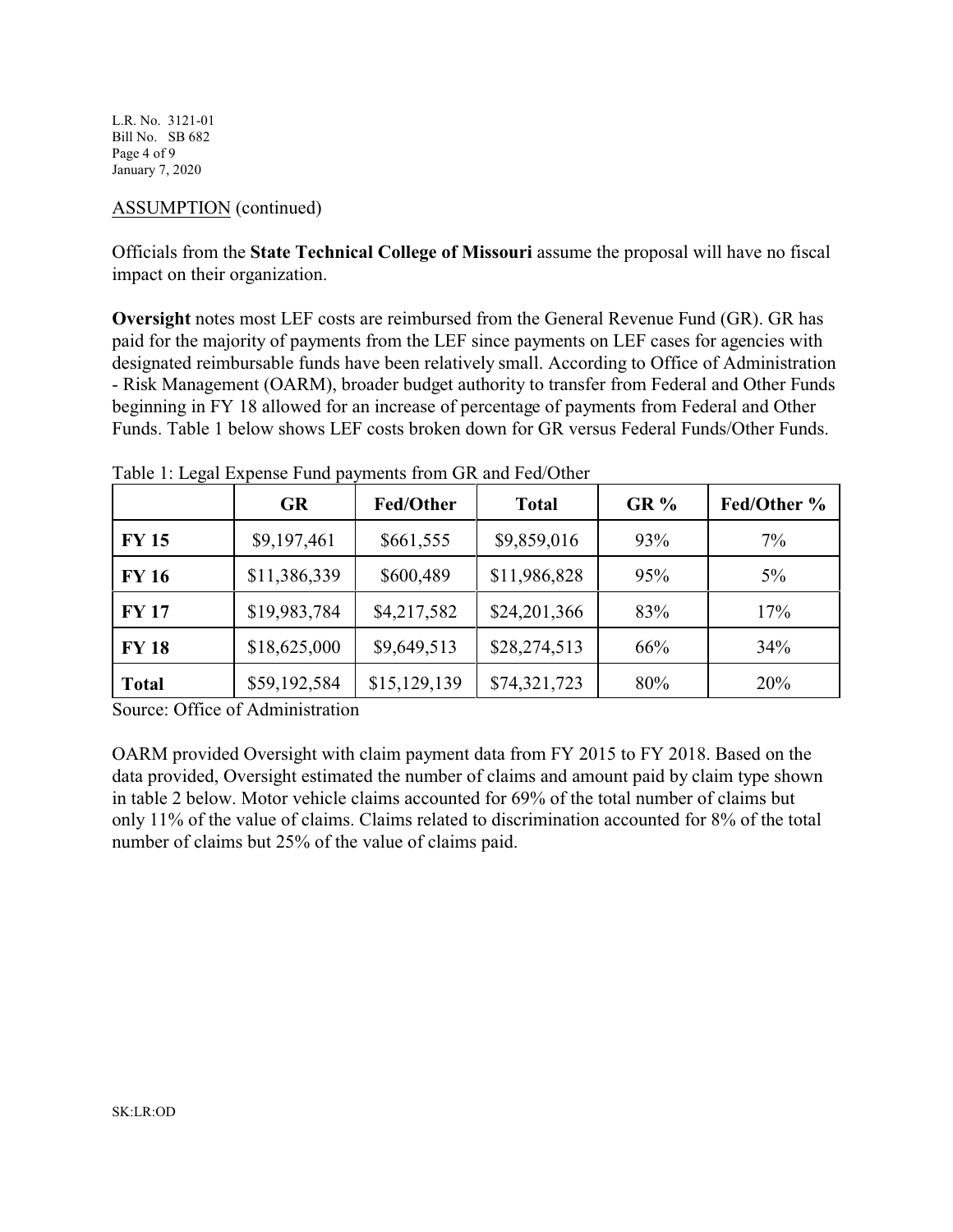L.R. No. 3121-01 Bill No. SB 682 Page 5 of 9 January 7, 2020

## ASSUMPTION (continued)

 $(FY 15-18)$ 

| <b>Type of Claim</b>            | <b>Number of Claims</b> | <b>Cost of Claims</b> |
|---------------------------------|-------------------------|-----------------------|
| Discrimination                  | 67                      | \$19.6 million        |
| Wrongful Death                  | 5                       | \$11.9 million        |
| Motor Vehicle                   | 583                     | \$8.6 million         |
| <b>Medical Malpractice</b>      | 10                      | \$8.3 million         |
| STL & KC Police                 | 5                       | \$5.4 million         |
| Tort                            | 10                      | \$4.6 million         |
| Harassment                      | 3                       | \$4.3 million         |
| Personal Injury                 | 10                      | \$3.6 million         |
| <b>Class Action Law Suit</b>    |                         | \$2.6 million         |
| Dangerous Condition of Property | 96                      | \$1.6 million         |

Source - OARM: Includes motor vehicle and dangerous condition of property claims.

**Oversight** notes, based on the data provided by OARM, the average payment for discrimination claims was approximately \$292,500 (67 discriminations claims/\$19.7 million in discrimination claims paid by the LEF). If this proposal resulted in one additional claim per year at a similar payout, this could potentially cost the state \$292,500 in additional liability claims. If this proposal resulted in 10 additional claims per year, this could potentially cost an estimated \$2,925,000 per year. However, Oversight notes the cost of any potential liability would be entirely dependent of the number of claims and circumstances of the claims filed; therefore the cost is ultimately unknown.

Oversight does not have any information to the contrary in regards to OA's assumption; therefore, Oversight will range the fiscal impact from \$0 (does not increase litigation) to an "Unknown" cost (increased claims related to practices based on gender) on the fiscal note.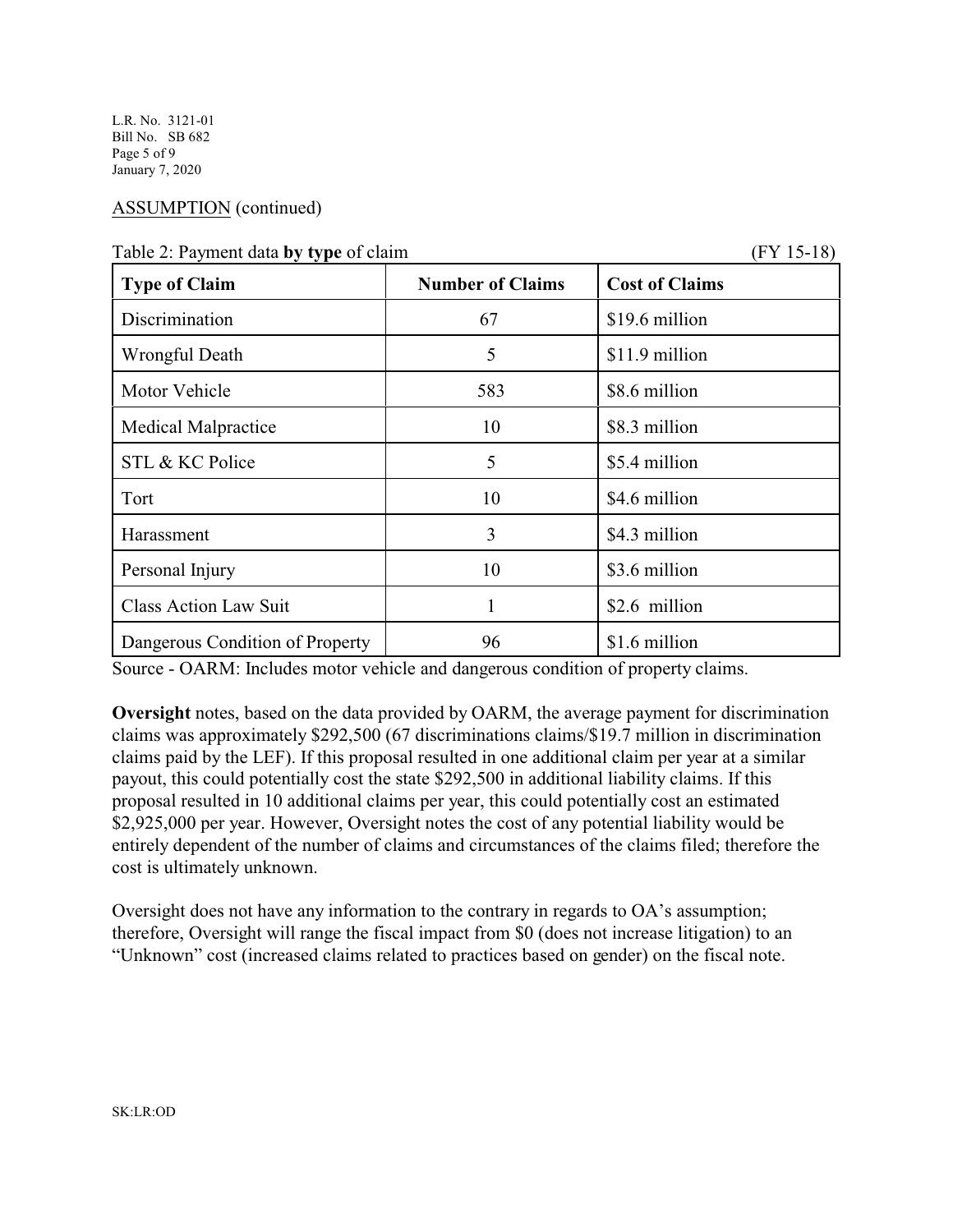L.R. No. 3121-01 Bill No. SB 682 Page 6 of 9 January 7, 2020

#### ASSUMPTION (continued)

Officials from the **Department of Transportation**, **Missouri Department of Conservation**, and **Office of State Courts Administrator** each assume the proposal will have no fiscal impact on their respective organizations.

Officials from **Kansas City** assume this proposal could have a negative fiscal impact as it could increase Kansas City's exposure to liability.

**Oversight** does not have any information to the contrary in regards to Kansas City's, assumption; therefore, Oversight will range the fiscal impact to local governments from \$0 (does not increase litigation to local governments) to an "Unknown"(increased claims related to practices based on gender) on the fiscal note.

Officials from the **St. Louis County** and **City of Springfield** assume the proposal will have no fiscal impact on their organization.

| <b>ESTIMATED NET EFFECT TO</b><br><b>OTHER STATE FUNDS</b>                               | \$0 to<br>Unknown)            | \$0 to<br>Unknown)   | \$0 to<br><u>Unknown)</u> |
|------------------------------------------------------------------------------------------|-------------------------------|----------------------|---------------------------|
| Cost - Potential increase in payments to<br>Legal Expense Fund for increase in<br>claims | \$0 to<br>(Unknown)           | $$0$ to<br>(Unknown) | \$0 to<br>(Unknown)       |
| <b>OTHER STATE FUNDS</b>                                                                 |                               |                      |                           |
| <b>ESTIMATED NET EFFECT TO</b><br><b>GENERAL REVENUE FUND</b>                            | \$0 to<br>(Unknown)           | \$0 to<br>(Unknown)  | \$0 to<br>(Unknown)       |
| Cost - Potential increase in payments to<br>Legal Expense Fund for increase in<br>claims | \$0 to<br>(Unknown)           | $$0$ to<br>(Unknown) | \$0 to<br>(Unknown)       |
| <b>GENERAL REVENUE</b>                                                                   |                               |                      |                           |
| FISCAL IMPACT - State Government                                                         | FY 2021<br>$(10 \text{ Mo.})$ | FY 2022              | FY 2023                   |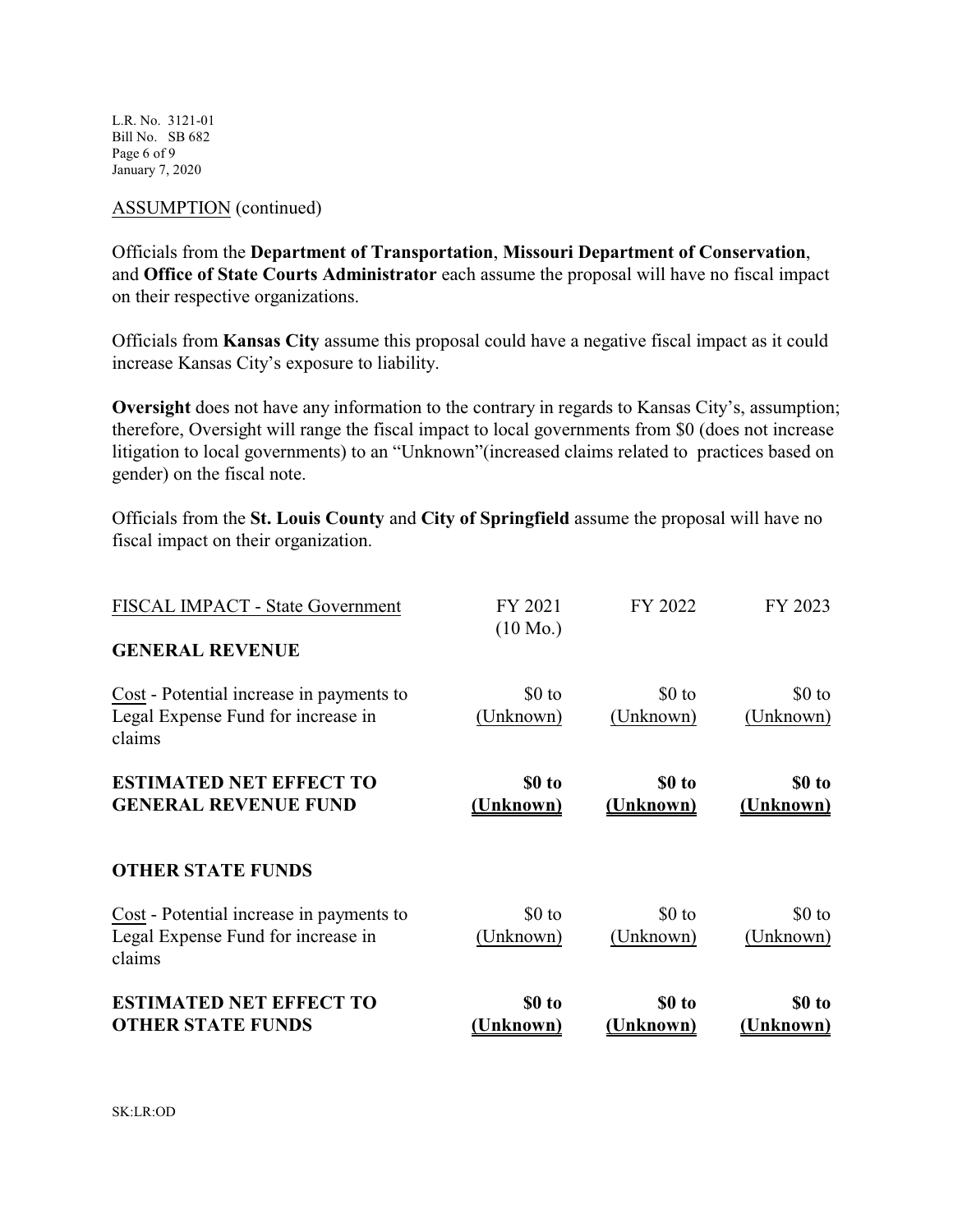L.R. No. 3121-01 Bill No. SB 682 Page 7 of 9 January 7, 2020

| FISCAL IMPACT - State Government<br>(continued)                                                 | FY 2021<br>$(10 \text{ Mo.})$ | FY 2022             | FY 2023              |
|-------------------------------------------------------------------------------------------------|-------------------------------|---------------------|----------------------|
| <b>FEDERAL FUNDS</b>                                                                            |                               |                     |                      |
| Cost - Potential increase in claims                                                             | \$0 to<br>(Unknown)           | \$0 to<br>(Unknown) | \$0 to<br>(Unknown)  |
| <b>ESTIMATED NET EFFECT TO</b><br><b>FEDERAL FUNDS</b>                                          | \$0 to<br>(Unknown)           | \$0 to<br>(Unknown) | \$0 to<br>(Unknown)  |
| <b>LEGAL EXPENSE FUND (0692)</b>                                                                |                               |                     |                      |
| Transfer In - from GR, Federal, and Other<br><b>State Funds</b><br>Potential increase in claims | \$0 to Unknown                | \$0 to Unknown      | \$0 to Unknown       |
| Transfer Out - payment of discrimination<br>claims                                              | \$0 to<br>(Unknown)           | \$0 to<br>(Unknown) | $$0$ to<br>(Unknown) |
| <b>ESTIMATED NET EFFECT TO THE</b><br><b>LEGAL EXPENSE FUND</b>                                 | <u>\$0</u>                    | <u>\$0</u>          | <u>\$0</u>           |
| <b>COLLEGES AND UNIVERSITIES</b>                                                                |                               |                     |                      |
| Cost - Colleges and Universities<br>Potential increase in claims                                | \$0 to<br>(Unknown)           | \$0 to<br>(Unknown) | $$0$ to<br>(Unknown) |
| <b>ESTIMATED NET EFFECT ON</b><br><b>COLLEGES AND UNIVERSITIES</b>                              | \$0 to<br>(Unknown)           | \$0 to<br>(Unknown) | \$0 to<br>(Unknown)  |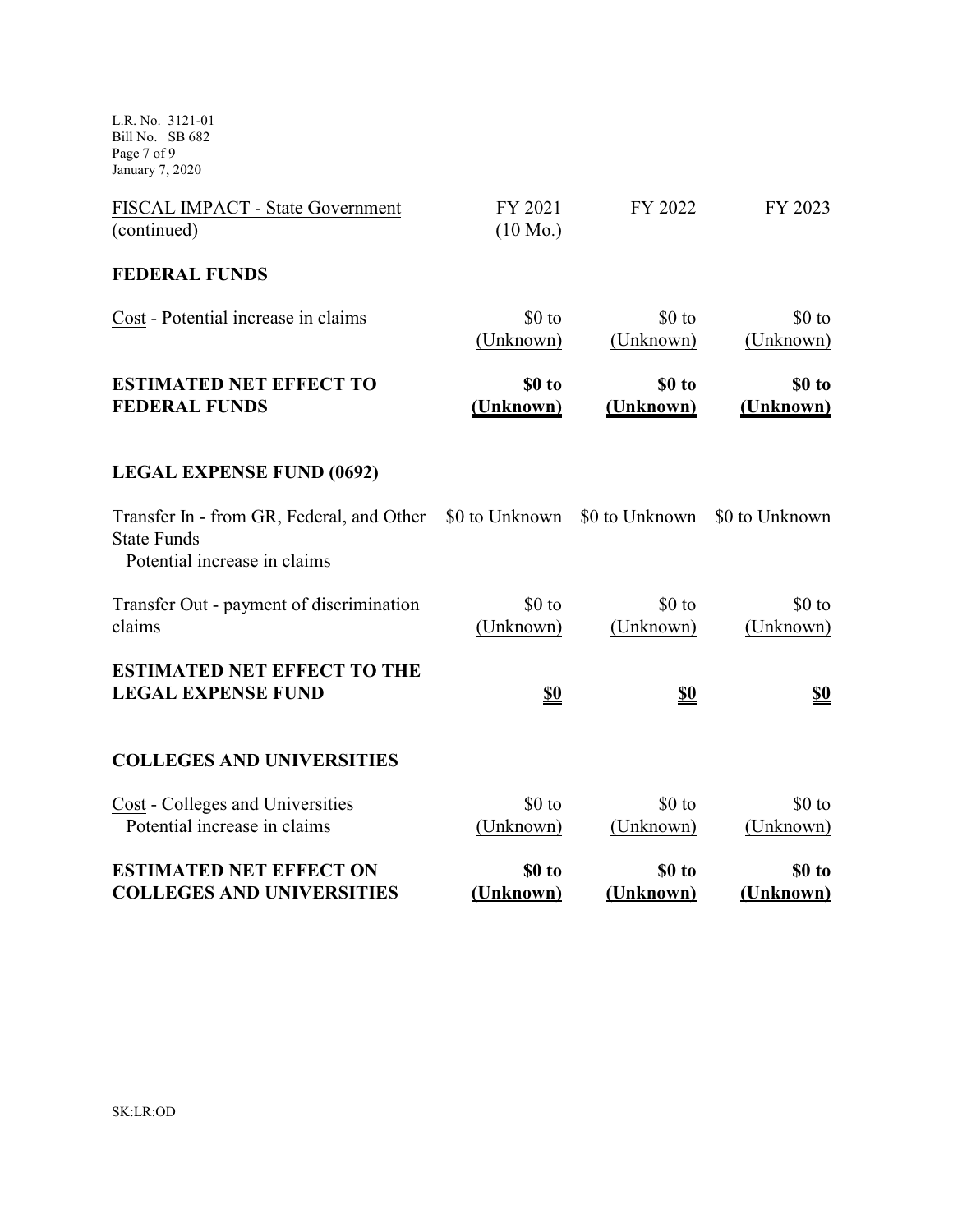L.R. No. 3121-01 Bill No. SB 682 Page 8 of 9 January 7, 2020

| <b>ESTIMATED NET EFFECT TO</b>      | \$0 to                        | \$0 to           | \$0 to    |
|-------------------------------------|-------------------------------|------------------|-----------|
| <b>LOCAL POLITICAL SUBDIVISIONS</b> | (Unknown)                     | <b>(Unknown)</b> | (Unknown) |
| Cost                                | $$0$ to                       | $$0$ to          | \$0 to    |
| Potential increase in claims        | (Unknown)                     | (Unknown)        | (Unknown) |
| <b>LOCAL POLITICAL SUBDIVISIONS</b> |                               |                  |           |
| FISCAL IMPACT - Local Government    | FY 2021<br>$(10 \text{ Mo.})$ | FY 2022          | FY 2023   |

## FISCAL IMPACT - Small Business

Small businesses will be required to comply with revised sections. If a small business fails to comply, they could be held liable for those actions as a result of this proposal.

### FISCAL DESCRIPTION

The proposed legislation modifies provisions relating to employment practices based on gender.

This legislation is not federally mandated, would not duplicate any other program and would not require additional capital improvements or rental space.